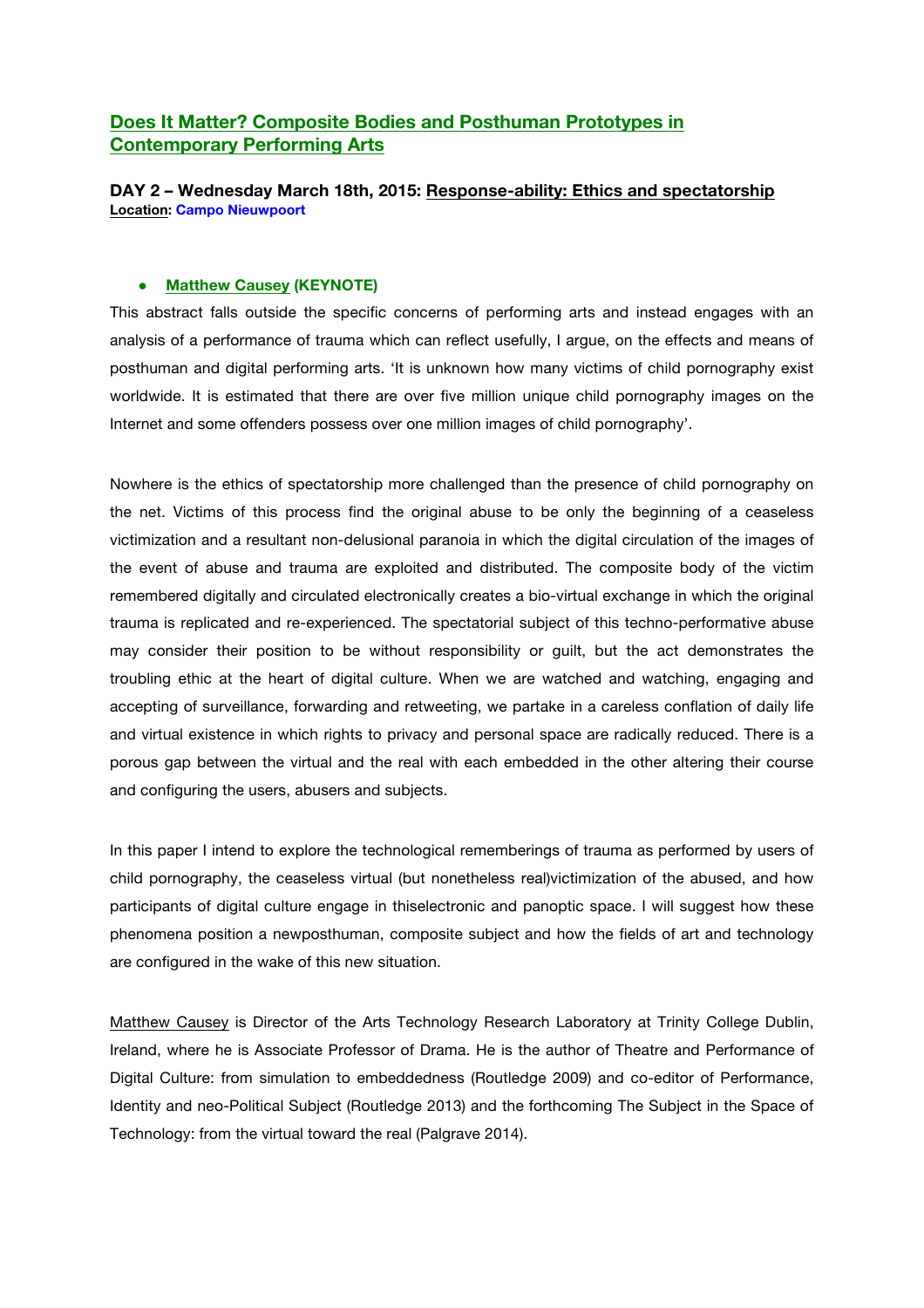#### ● **Marina Gržinić & Aneta Stojnic – Race, class and gender in the post-human era**

Where do we stand from decolonial perspective? Our paper will address the 2nd cluster of conference topics which deals with the questions of response-ability and ethics. The presentation will take a format of a theoretical / artistic / philosophical dialog in which we intend to question what kind of political intervention is introduced by (pro)claiming the post-humanism, as well as what kind of new subjectivities are produced in this process? Our standpoint is that in order to historically understand the actuality of new subjectivities it is necessary to analyze the present conditions from decolonial perspective. It is a perspective which takes into consideration historical continuity of colonial power relations in current processes of racialisation, as well as categorization and representation of gender, class, migration and citizenship.

In other words, in this paper we want to investigate what post-humanism means for the performativity of race, class and gender in the conditions of global neoliberal capitalism. We shall do so by looking at examples of artistic performative practices that focus on transfeminist, transmigrant, and politically queer positions in order to critically challenge and dismantle the existing powerrelations as well as hierarchical concepts of the materiality of natural body.

Marina Gržinić is a philosopher, theoretician and artist from Ljubljana. She is one of the major contemporary theoretical and critical figure in Slovenia. She received her BA in analytical sociology in 1985, completed her MA in 1991 at the Faculty of Arts in Slovenia, and received her doctoral title in 1995 at the Department of Philosophy, Faculty of Arts, University of Ljubljana. The topic of her dissertation was Virtual Reality: achronic time, paraspace and simulation. Gržinić was one of the first, if not the first in Slovenia and maybe ex-Yugoslavia with a doctorate in philosophy and virtual reality, cyberspace, cyberfeminism (Haraway),postcolonial theory (Trinh T. Minh-ha), French structuralism and media theory (Baudrillard, Couchot, Klonaris/Thomadaki, Virilio, etc.). Since 1993 she is employed at the Institute of Philosophy at the Scientific and Research Center of the Slovenian Academy of Science and Arts (short ZRC-SAZU in Slovenian and SRC-SASA in English). Today she holds a position of professor and research adviser. For her scientific work she has received the Golden SASA sign in 2007. She is as well Full Professor at the Academy of Fine Arts in Vienna, Austria from 2003. She publishes extensively, lectures worldwide and is involved in video art from 1982.

Aneta Stojnic is a theoretician, artist and curator born in Belgrade, Yugoslavia (1981). Her professional work is characterized by strong connection between art theory and practice as well as interdisciplinary approach to art practices that affirm critical thinking. She obtained her PhD at University of Arts in Belgrade (Interdisciplinary Studies - Theory of Art and Media) defending a thesis: "Theory of Performance in Digital Art: Towards the New Political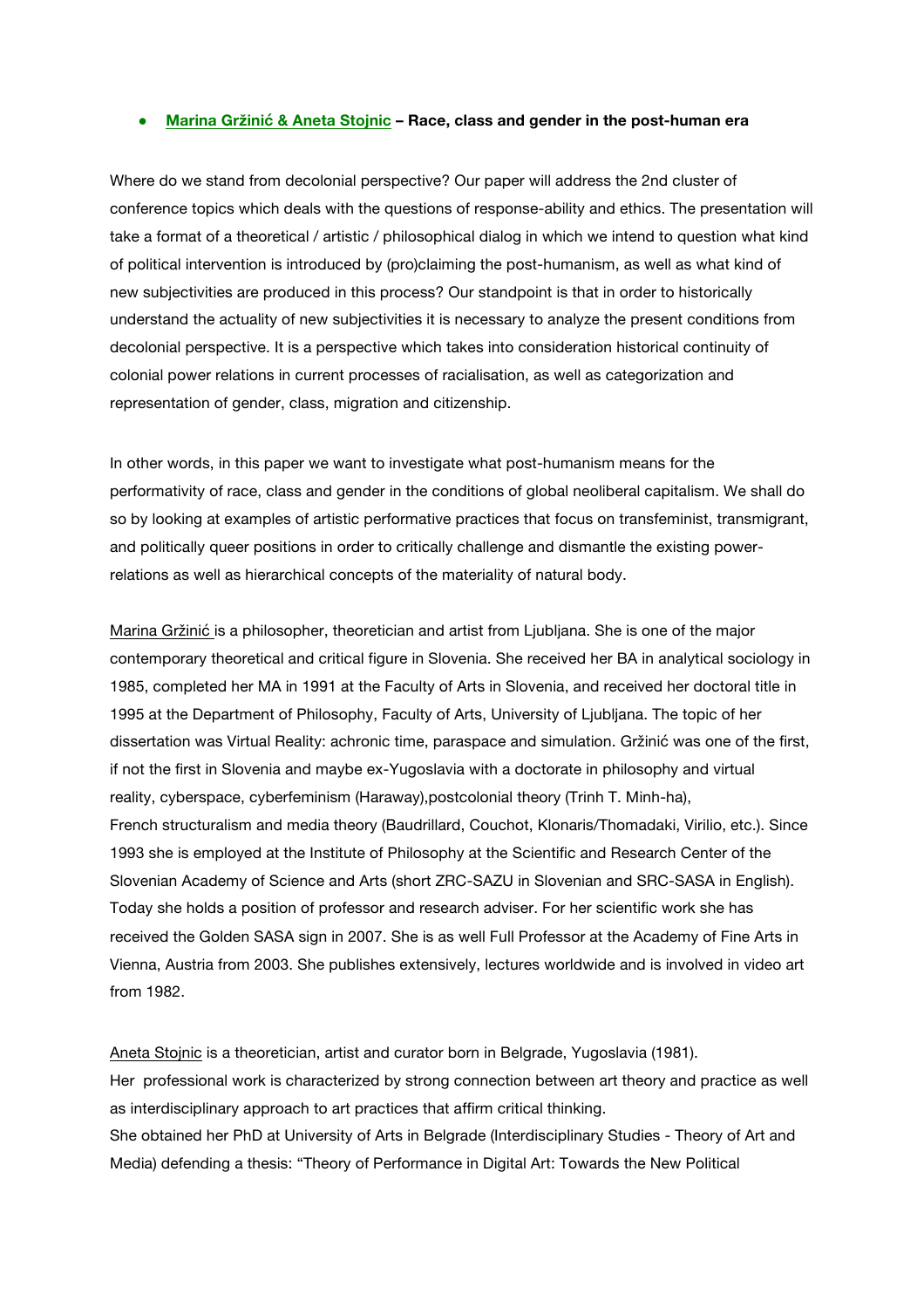Performance". She was a post-doc researcher (Basileus) at Ghent University, Faculty of Arts and Philosophy Research centre S:PAM (Studies in Performing Arts & Media) and visiting scholar at the Academy of Fine Arts in Vienna, Conceptual Art study program, IBK where she taught a seminar on Conceptual Art and Techno-Bodies "Cyborg and Queer in the New Technology Environment". Aneta was Artist in residence in Tanzquartier Vienna in 2011, and writer in residence at KulturKontakt Austria in 2012. Authored a number of international publications on contemporary art and media, as well as various artistic and curatorial projects. She collaborated with institutions and organizations such as: Tanzquartier Wien, Open Systems (Vienna), Les Laboratoires d'Aubervillier (Paris), Quartier21 (MQ Vienna), Dansens Hus Stockholm, Odin Teatret (Denmark), BITEF Theatre (Belgrade), TkH Walking Theory (Belgrade), October Salon (Belgrade), Pančevo Biennal and many others.

### ● **Pedro Manuel – Reality Check – the epistemics of withdrawing the actor**

In my PhD research, I am studying contemporary performances without actors, firstly, by framing the intention of withdrawal of the human living presence within the field of theatre and, progressively, observing how these performances are playing out emerging critical paradigms of posthuman perception. By considering works by artists such as Kris Verdonck, Denis Marleau, Heiner Goebbels, Annie Dorsen or Rabih Mroué, it will be proposed to look at the withdrawal of human, living beings from stage as instances and acts of posthuman perception. By surrogating or delegating the physical presence of the human and professional actor to non-human animals, objects, machines, matter and landscape, performance makers seem to be interested in withdrawing the mediacy of human agency and to create renewed conditions of access to reality. Through the withdrawal of the actor and the devising of modes of access, such performances constitute epistemological acts within a posthuman paradigm (Hayles, Braidotti), as conditions of perception and knowledge of the world being experimented through the staging of non-humans. In this sense, emerging critical theory becomes more adequate to address performances without actors, namely: 'postindexicality' (Saltzman) as the shaping of traces without its real markers; 'animism' (Francke, Verwoert), by revisiting the relations of projection between humans and objects; 'object-based philosophy' (Latour) observing objects as entities and subjects and expanding definitions of agency; 'speculative realism' (Harman, Meillassoux) reviewing the philosophical grounds of epistemology and theories of access; and 'new materialism' (van der Tuin, Dolphijn) proposing a transdisciplinary view of matter, beyond dualism.

Pedro Manuel is a Portuguese theatre maker and PhD researcher at the Theatre Studies department of Utrecht University, with a scholarship by Fundação para a Ciência e Tecnologia (Portugal).

Pedro studied Philosophy at the Faculty of Human and Social Sciences of New University of Lisbon, his final thesis focused on the theme of dramatic illusion and research on the notion of mimesis. Followed by an MA in Theatre Studies at the University of Lisbon, he developed his work around the notion of "death" from Tadeusz Kantor's suggestion of an historical lineage of this concept which, in the end, proposes the withdrawal of the actor from the stage.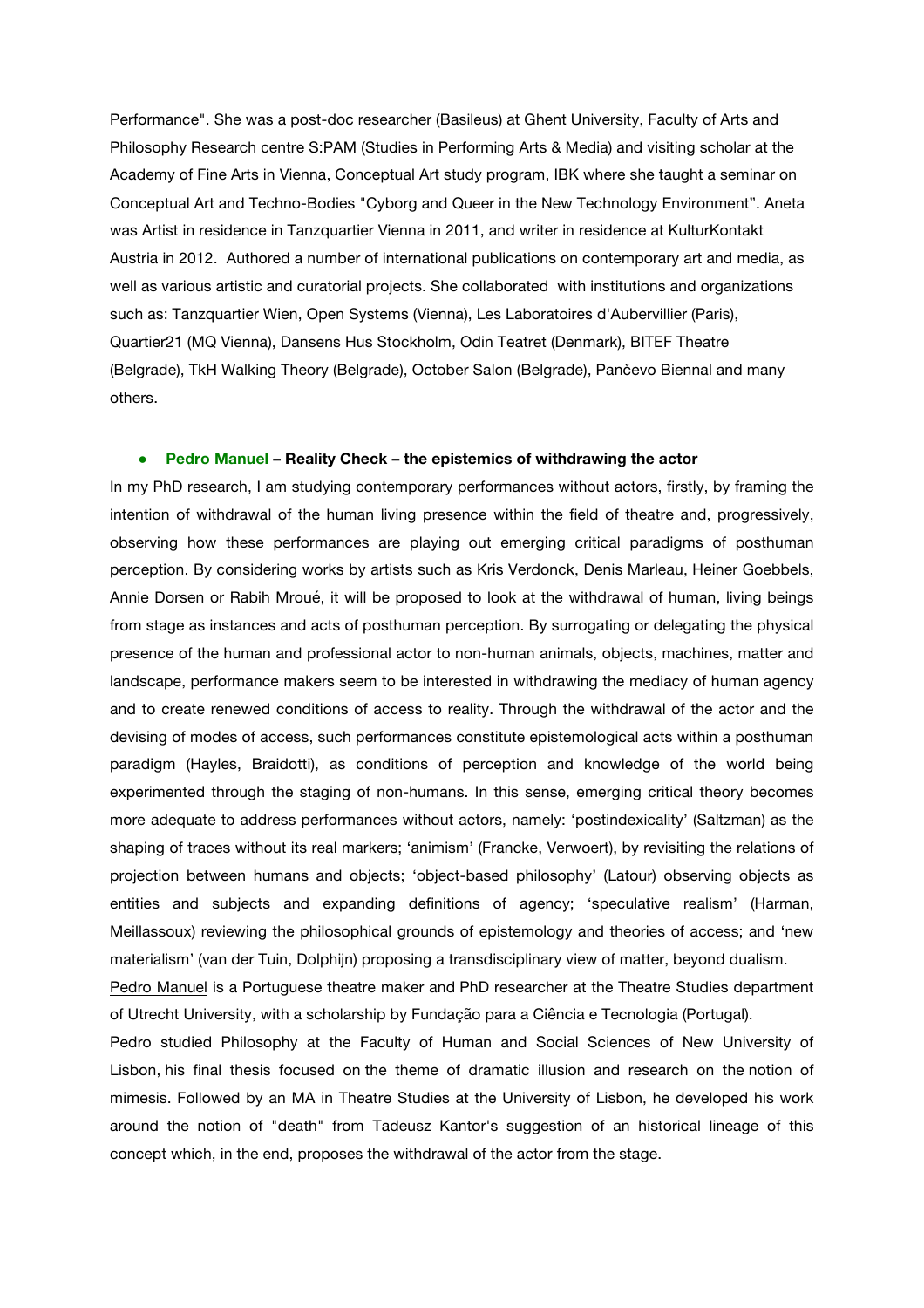#### ● **André Lepecki (KEYNOTE) - The offense of things**

In this talk, I will discuss the work of three visual artists who, at a certain point in their very different careers, found in performance an irresistible attractor and discovered, through performance, the unruly potentiality of things. These artists are Robert Morris, Hélio Oiticica and Lygia Clark. I will describe how in their works we can find moments when things go on the offensive against the dyads subject-object and artist-work. Neither posthuman nor neohuman, neither parahuman nor prehumen, the offense of things names an act of insubordinate interanimation, revealing what is always underlying those dyads: an ongoing revolt against the majoritarian dispositif of entrapping subjectivity and objectivity, the organic and the inorganic.

André Lepecki is Associate Professor at the Department of Performance Studies, New York University and Artistic Professor at Stockholm University of the Arts/ UNIARTS. He was chief curator of the festival IN TRANSIT (2008 and 2009), Haus der Kulturen der Welt, Berlin; co-curator of the archive Dance and Visual Arts since 1960s for MOVE, Hayward Gallery (2010). AICA Award for Best Performance for co-curating and directing the authorized re-doing of Allan Kaprow's *18 Happenings in 6 Parts* (commissioned by Haus der Künst and presented also at Performa 07). Editor of *Dance* (Whitechapel / MIT Press 2012), *Planes of Composition: dance, theory and the global* (Seagull Books 2009, with Jenn Joy), *The Senses in Performance* (Routledge 2007, with Sally Banes), *Of the Presence of the Body* (Wesleyan University Press 2004). His single authored book *Exhausting Dance: performance and the politics of movement* (2006) is currently translated in 9 languages.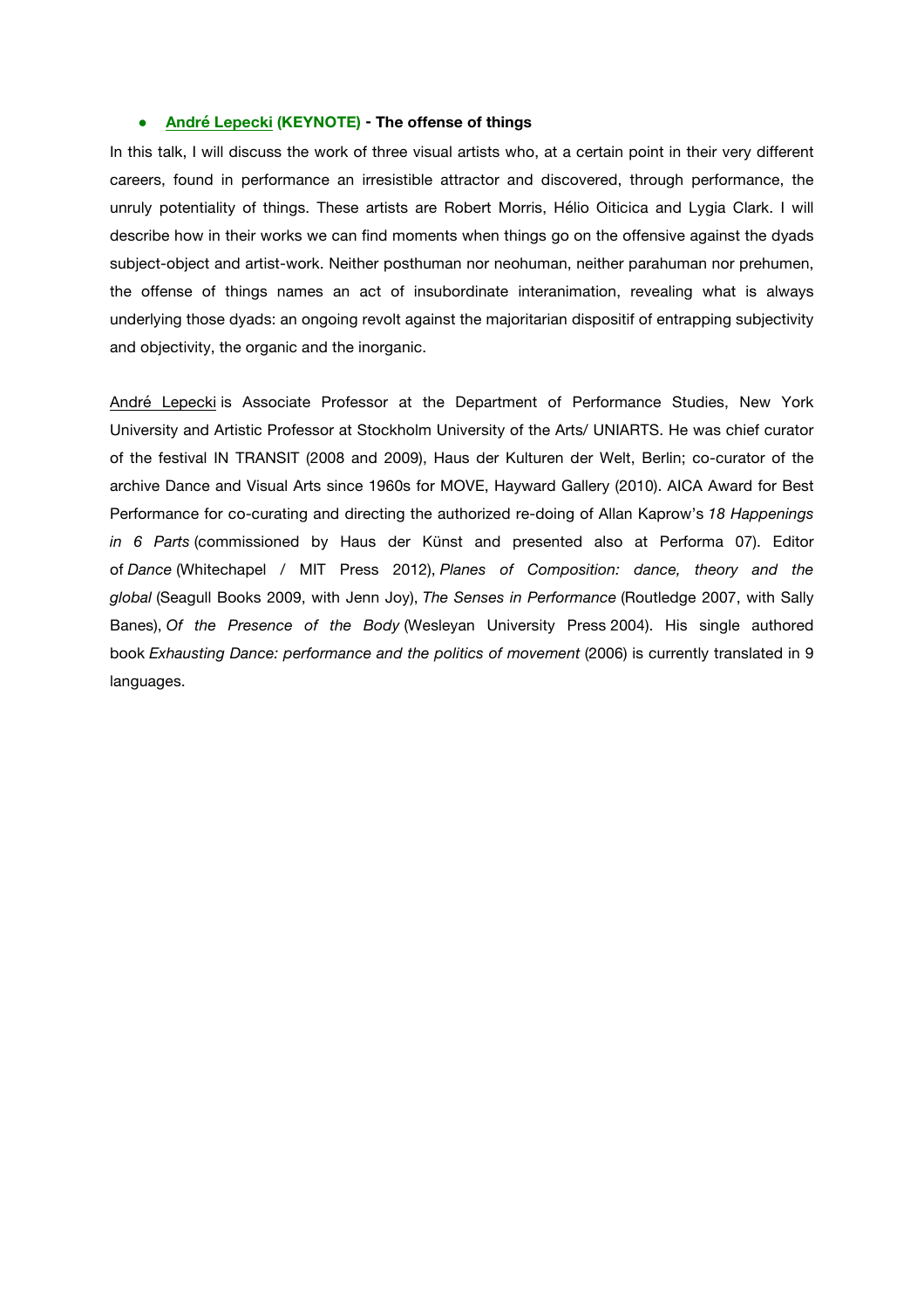#### ● **Malgorzata Sugiera / Mateusz Borowski / Mateusz Chaberski – Spectators in**

### **Laboratory. Between Theatre and Technoscience**

The recent onset of the post-humanist paradigm has brought about a decisive change in the perception of the disciplinary division in human and natural sciences as well as artistic and cultural practices. Part of this sweeping change is the emergence of hybrid forms of social interaction on the border of scientific and artistic practice (technoart, bioart, recycling etc). Typically they do away with the notion of the artifact and take the form of a process or an event, with all participants are included as co-creators. These new forms, when treated as performative arts, need to be analysed from performative point of view, which treats artistic events as emergent systems, networks in the sense of Bruno Latour's ANT theory, in which each element can become a momentary mediator in web of interconnections and relationships. This perspective is connected with the assumption that contemporary art links elements of traditional aesthetics with scientific discovery and advanced technologies, to create a specific environment, with participant-witness as its constitutive element. Therefore these environments can be regarded as laboratories, in which – quite against the dominant conception of hard science – scientific discovery goes hand in hand with artistic/aesthetic creativity. They develop and question the metaphoric use of this notion in theory and practice of theatre in the 20<sup>th</sup> century. It is through the notion of laboratory that we would like to address the problem of the changing roles of spectators and their political response-abilities in the framework of new hybrid cultural forms.

The panel will consist of three interdependent papers (20-25 minutes each) devoted to the following problems:

- 1. The historical genealogy of laboratory in the  $17<sup>th</sup>$  century, at the onset of the humanist paradigm from the point of view of contemporary questioning of the borders of scientific and humanist disciplines. The paper will address the problem of early laboratory created by Robert Boyle as a performative site in which the spectators and a particular format of protocols fulfill a significant function, confirming and spreading the dominant view of the world (Małgorzata Sugiera).
- 2. The metaphor of laboratory of social processes in the performative arts in the  $20<sup>th</sup>$  century from Brecht and Stanislavski to Heiner Müller. The paper will focus on the question of the changing role of theatre and its audience when the performative event was modeled on laboratory. It will focus on specific types of interaction between demonstrators and onlookers in those theatre forms and the question of engagement and participation (Mateusz Borowski).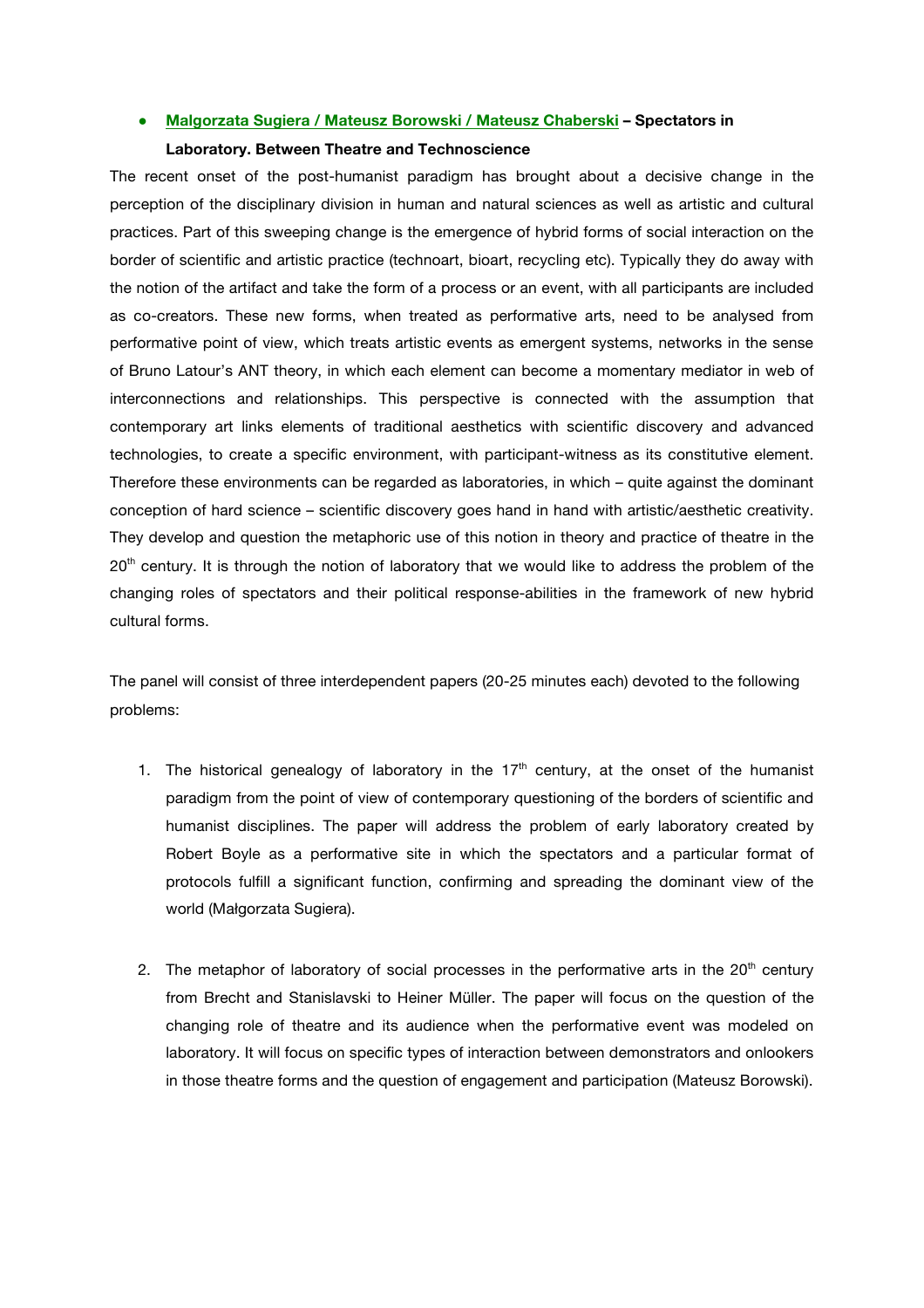3. Participation and spectatorship in the latest site-specific art forms with particular emphasis on phantom experiences which turn the spectators into both observers and material of observation and study. The paper will demonstrate how recent technological advancements of the cyber-era have modified the terms of the contract between performers and spectators and questioned the received notion of liveness and direct contact as the basis of interaction in a laboratory on stage (Mateusz Chaberski).

Mateusz Borowski teaches cultural studies, queer theory and translation studies at the Department for Performance Studies at the Jagiellonian University, Kraków. He is also active as a translator. He published *In Search of the Real. New Developments of the European Playwriting of the 1990s* and, together with Małgorzata Sugiera, *In the Trap of Opposites. Ideologies of Identity* (2012).

Mateusz Chaberski is a Ph.D student at the Department for Performance Studies at the Jagiellonian University in Cracow. His academic interests range from performance studies, memory studies to translation studies. In 2014, he defended his M.A thesis entitled *Ghosts and Hosts. Modifying the Collective Memory of Space in Site-Specific Performance.* He is currently working on his PhD dissertation on the experience of the spectator/participant in contemporary performance art.

Małgorzata Sugiera is a Full Professor at the Jagiellonian University in Kraków, Poland, and the Head of Department for Performance Studies. Her main research fields are performativity theory, cultural studies and queer studies. She is active as a translator. She has published ten books in Polish language, recently *Ghosts and Other Returns. Memory – History – Drama* (2006), *Other Shakespeare. New Readings of the European Canon* (2008) and, together with Mateusz Borowski, *In the Trap of Opposites. Ideologies of Identity* (2012).

# • **Maximilian Haas & David Weber-Krebs – Does the Donkey Act? Or, Balthazar as Protagonist**

In this dialogic lecture presentation we focus on the process behind our ongoing artistic research project *Balthazar*, in which a confrontation is staged between one animal and a group of human performers. A non-trained donkey – *Balthazar* – is the protagonist, the centre of the action. Three performance productions have been realized so far (Amsterdam, Brussels, Hamburg). David, the director of the performances, reflects on the means and ends of the theatrical productions, Maximilian, dramaturg and theorist, unfolds the conceptual propositions that informed the process or resulted from it.

In the presentation we address the following questions: Can we claim that the donkey *acts*? In which sense of word? How can we distinguish between human and nonhuman agencies in a performance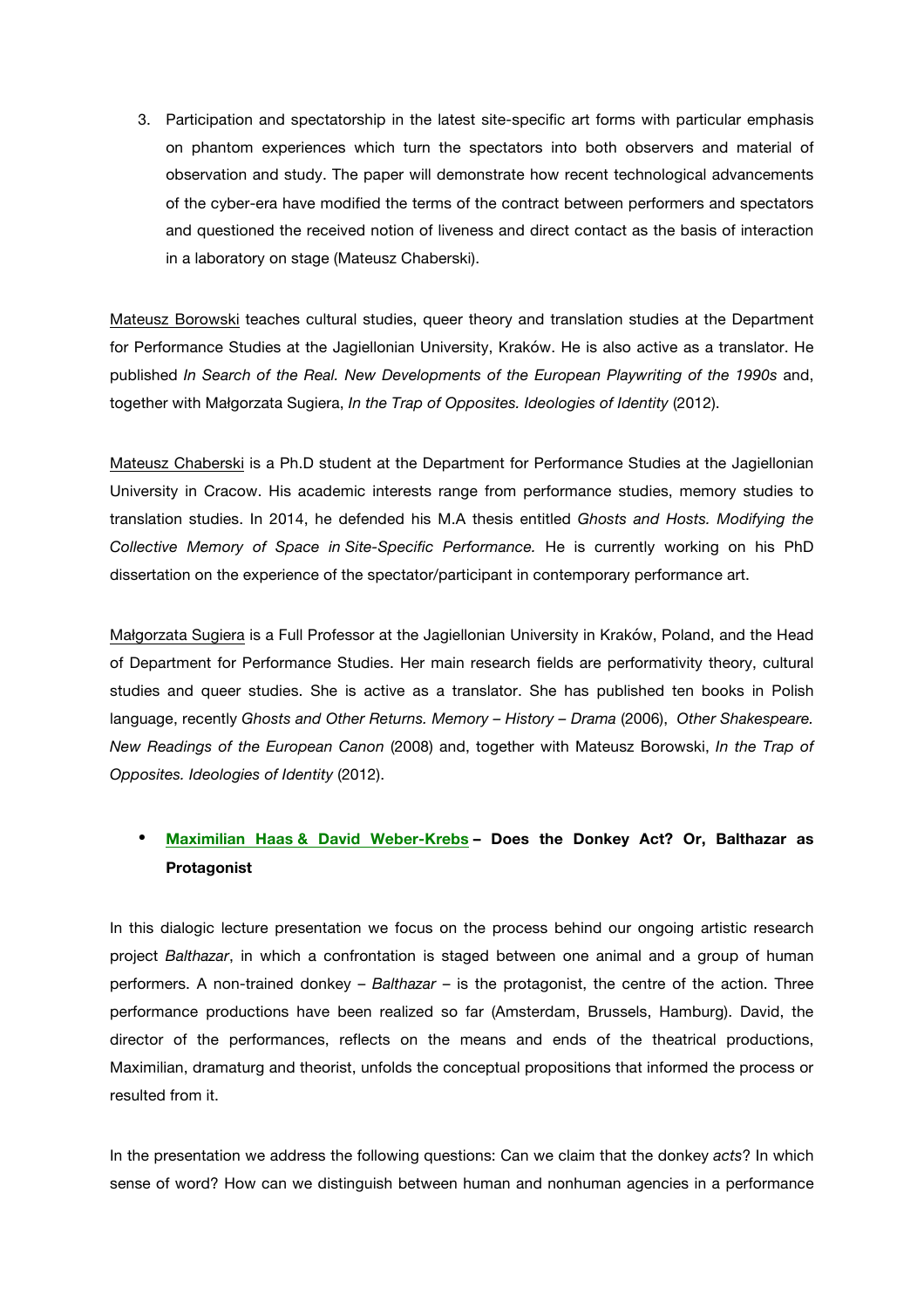situation? Is the donkey's participation to be understood in terms of (artistic) cooperation? Drawing on the work of A.N. Whitehead, Jakob v. Uexküll, Bruno Latour, and Donna Haraway in order to relate to the broader problems of a pragmatic aesthetics, we propose *aesthetic ecology* as a model of performance that renders different types of agency and action visible and highlights their interdependence.

David Weber-Krebs is an artist and a researcher based in Brussels. He studied at the University of Fribourg (CH) and the Amsterdam School of the Arts. David explores various contexts as a basis for an experimental process, which questions the traditional relationship between the work of art and its public. Recent works are the performances *Tonight, lights out!* (2011/2013) and *Balthazar* (2013) with Maximilian Haas, and the installation *Immersion* (2014) at the Weltkulturen Museum, Frankfurt. David collaborates on a regular basis with different artists and theorists and he teaches at visual arts and performance academies.

Maximilian Haas is a cultural theorist and dramaturg based in Berlin, Germany. He studied at the Institute for Applied Theatre Studies in Gießen, Germany. He is currently writing a practice-based PhD project at the Academy of Media Arts Cologne on *Animals on Stage: An Aesthetic Ecology of Performance*. The project was supported by the DFG-Graduate School *forms of life + knowledge of life* (Potsdam, Frankfurt/Oder). Haas has worked as a dramaturg for performance, theory and music at the Volksbühne Berlin and collaborates with performance-makers and choreographers. He teaches in art academies and universities. His research interests and publications primarily address the field of Animal Studies and Performance Aesthetics as well as Poststructuralism, Actor-Network-Theory, New Materialism and Pragmatism.

# • **Benjamin Vandewalle, Helena Lambrechts, Dieter Brusselaers – Analog Embodiment: Benjamin Vandewalle's Peri-Sphere and (Pre-) Cinematic Technologies of Embodied**

During the last few decades, technological aspects of embodiment in performance and visual arts have become an established area of research in the humanities (e.g. Jones 2006), focusing mainly on contemporary and specifically postmodern artistic praxis. Nonetheless, it could be argued that such concerns should be retraced to the myriad of (pre-) cinematic technologies that have governed sensory experience since modernity, as "perception in modern life became a mobile activity and the modern individual body the subject of both experimentation and new discourses" (Charney and Schwartz 1995).

This historical focus resurfaces in the oeuvre of choreographer Benjamin Vandewalle, and intersects with typically postmodern concerns about technologically enhanced simulacra – as performances such as *Birdwatching 4x4* and *One / Zero* attempt to recreate the bodily sensation of cinematic immersion through analog means. *Peri-Sphere*, a collaboration with researchers Dieter Brusselaers and Helena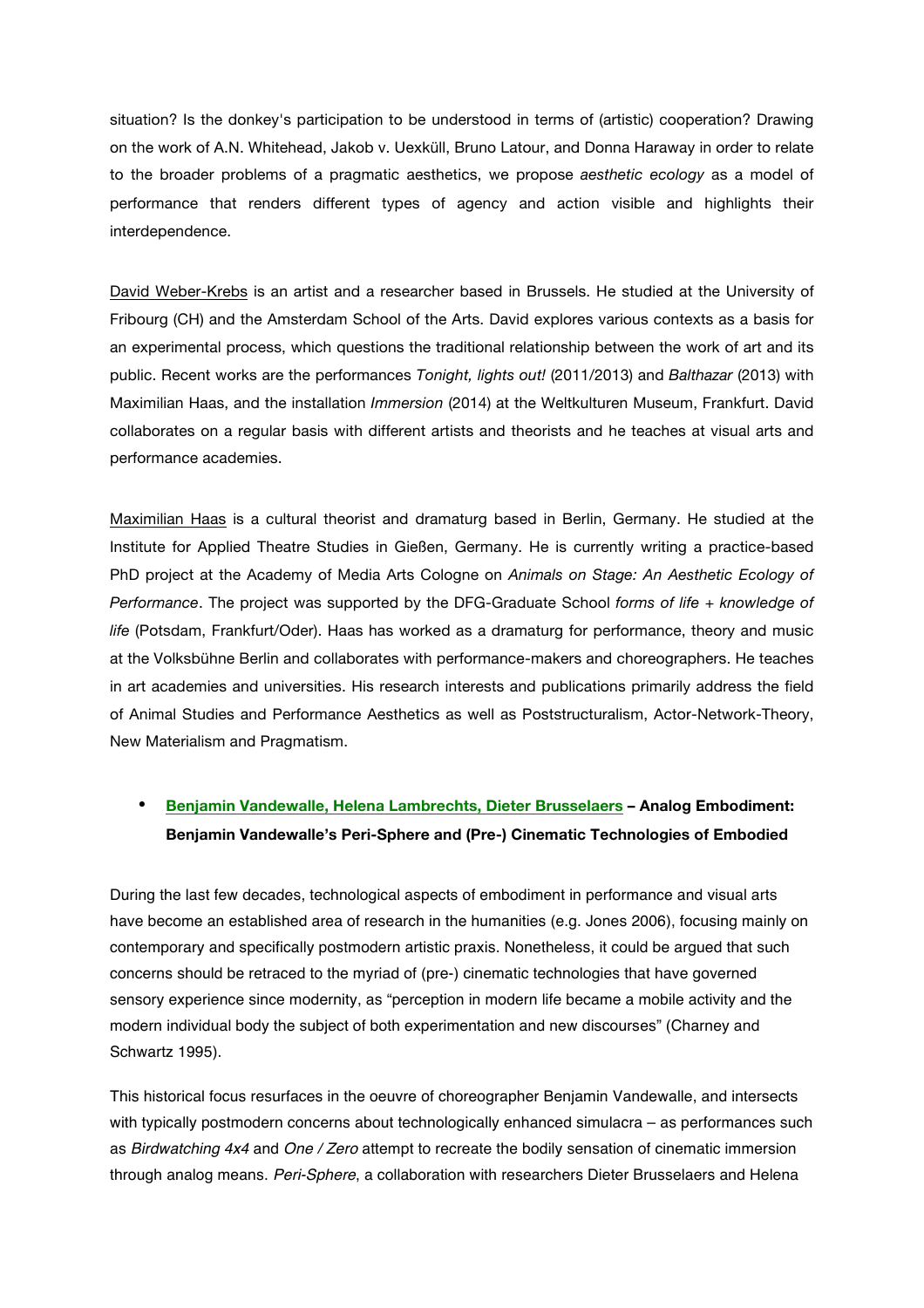Lambrechts that was initiated at the beginning of 2015, will investigate the tension between postmodern, digitalized and cinematic immersion and its possible analog variants. Using optic devices and performer-operated technologies in a one-on-one performance/ installation, this project sets out to explore the borderlines of direct experience and a mediated gaze, activating sensory awareness in the participant.

At *Does It Matter*, the three researchers will present a preview of this installation. A prototype of the installation will be presented where the participant will become immersed in the technical apparatus, along with an elaboration on the early progress of the research project.

Benjamin Vandewalle studied at the Royal Ballet School Antwerp and graduated from P.A.R.T.S. in 2006. During his artistic training, he created the installation Théâtre de La Guillotine and We Go, a duet with Vincenzo Carta. In 2007, the two joined forces once more for the performance Inbetween. For Birdwatching (2009) and One / Zero (2011), both inquiries into the perception of space and motion, he collaborated with visual artist Erki De Vries. His internationally acclaimed performance on location *Birdwatching*  $4x4$  *(2012)* is still on tour. In 2013 he made the performance *Point of View* in collaboration with CAMPO (Ghent). Vandewalle also teaches workshops and is active in dance education. He was a guest lecturer at KASK and at MUDA and created a choreography for Passerelle (Kortrijk). He collaborated with dance training Nyakaza in South-Africa, founded the project *Comfusao* in Mozambique and attended a P.A.R.T.S. exchange to Senegal. With philosopher Jan Cnops and a group of children from Molenbeek, he made the documentary *(un)usual*.

Dieter Brusselaers studied Theatre and Film Studies as well as Literature of Modernity at the University of Antwerp. He currently works at VDFC (Vlaamse Dienst voor Filmcultuur) as project curator for *Verbeelding in Context*, a recurring live event connecting early cinema to historical sites from the nineteenth-century. In 2012, he presented a paper on *féerie* in Walter Benjamin's *Passagen-Werk* at a colloquium at the University of Erfurt, and wrote, with Kurt Vanhoutte, an article on this subject for the journal *Lendemains*. He served as a dramaturgical assistant and production intern for Theater Zuidpool (*Empedokles*, 2014) and Stefanie Huysmans (*Werkkamp 010,* Scheld'Apen).

Helena Lambrechts is a student of Theatre and Film Studies and Visual Culture at the University of Antwerp. In 2011 she worked as a production and dramaturgy assistant for Antwerp theatre collective De Roovers (*Onvoltooid Verleden Tijd*). In fall 2014, she became a trainee as researcher and curator in performing arts for If I Can't Dance I Don't Want To Be Part Of Your Revolution in Amsterdam.

## • **Jasmine Zaloznik, Nika Arhar, Katja Cicigoj, Martina Ruhsa – A Speculative Glossary**

Maska´s research-group is proposing a lecture-performance involving five (speaking) persons and video-projections in which a number of neologisms will be introduced. The lexical in(ter)ventions comprise terms such as in0wasting, zenacceleration, and pregnant boredom. Our accelerated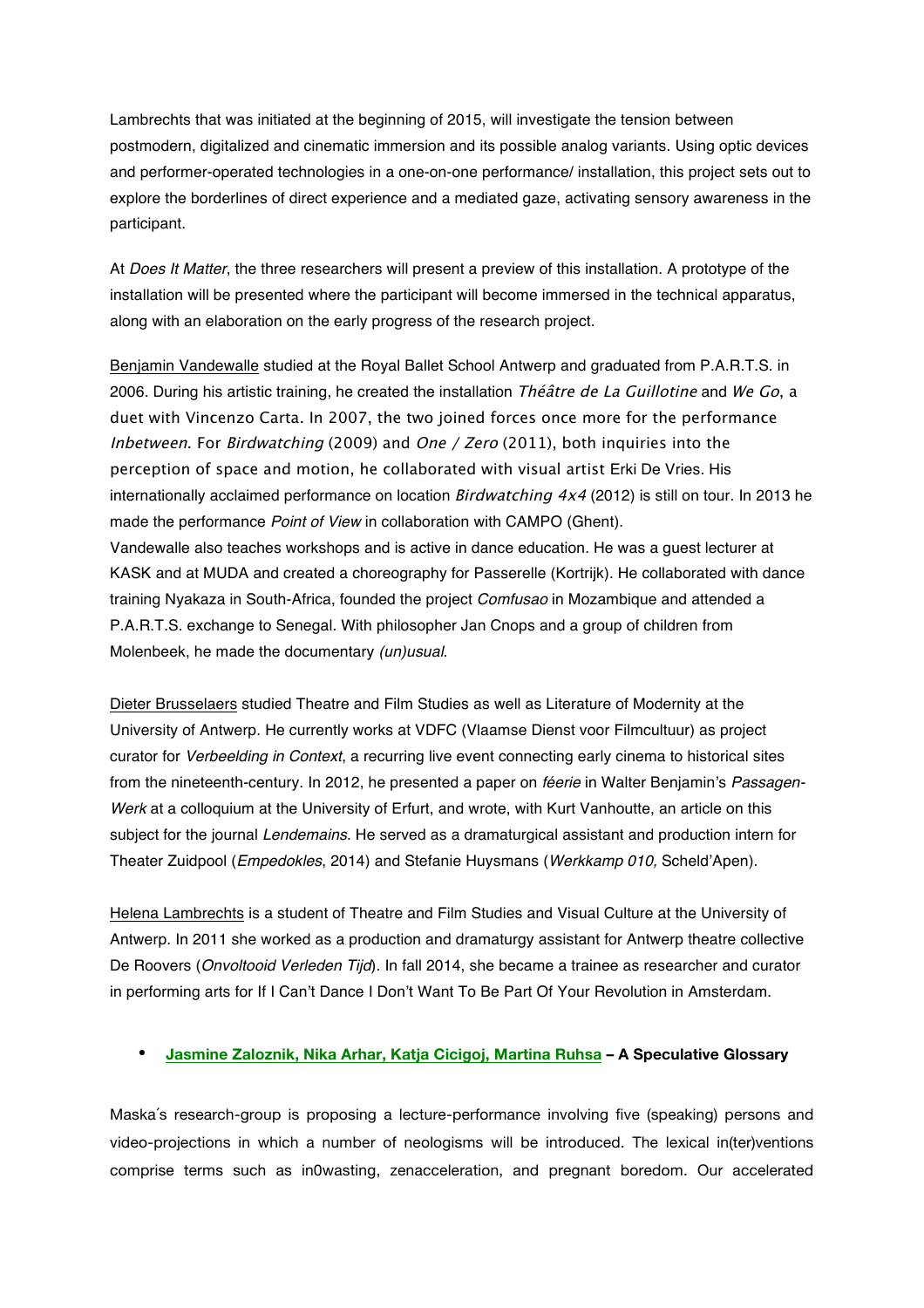temporality generates multiple strategies of dealing with the demands of our hastened time. It seems necessary to enrich our vocabulary with terms that will allow for some differentiation. Lexica are not static representations of words but tools for negotiating and intervening in the social field. Terminology is approached here as a poetic and at the same time productive moment of thought, as well as a speculative endeavour of lexical fiction. written and performed by: Nika Arhar, Katja Čičigoj, Martina Ruhsam, Jasmina Založnik in collaboration with Janez Janša and Pia Brezavšček – all more or less loosely related to MASKA.

Nika Arhar is working as a freelance critic in the field of performing arts, as a publicist and moderator of talks and roundtables.

Katja Čičigoj is a freelance writer in the fields of film, contemporary visual and performing arts and theory - currently completing a phd at the Justus-Liebig University in Gießen.

Martina Ruhsam is a choreographer, performer and writer. She has developed artistic works and published numerous texts on the performing arts - currently completing a phd at the Justus-Liebig University in Gießen. mag.

Jasmina Založnik is a freelance dramaturge, critic and curator in the field of performing arts. She cocreates festival and researches issues concerning the knot of politics, aesthetics, questions of labor and subjectivity.

### • **John McCormick / Steph Hutchison – Emergence**

*Emergence*, a dance performance created by John McCormick and Steph Hutchison, scholars in the areas of dance, motion capture, agent – dancer performance co-creation, real-time 3D, artificial intelligence, neural networks, performance, choreographic practice and external frameworks.

John McCormick's, *emergence*, features collaborations between a human dancer (Hutchison) and an artificially intelligent performing Agent. The Agent has learnt to dance through a rehearsal process with its human dance partner, Hutchison, sharing her movement and style. Visualisations of their interactive semi-improvised dance performance are projected in glorious passive Stereoscopic 3D. Emergence uses a portable motion capture system to allow the agent to sense and recognise the dancer's movement using its Artificial Neural Network. The agent is able to follow the dancer's movement, create movement based on the vocabulary it has learnt from the dancer in rehearsal, generate movement phrases using the current movement of the dancer as starting points and can also recognise short full-body movement phrases or "gestures" which prompt the agent to inject verbal commentary on the dancer's performance.

Emergence uses the framework of distributed cognition to allow the agent and dancer to form an interactive, inter-dependent relationship from which the co-creation of the performance evolves. The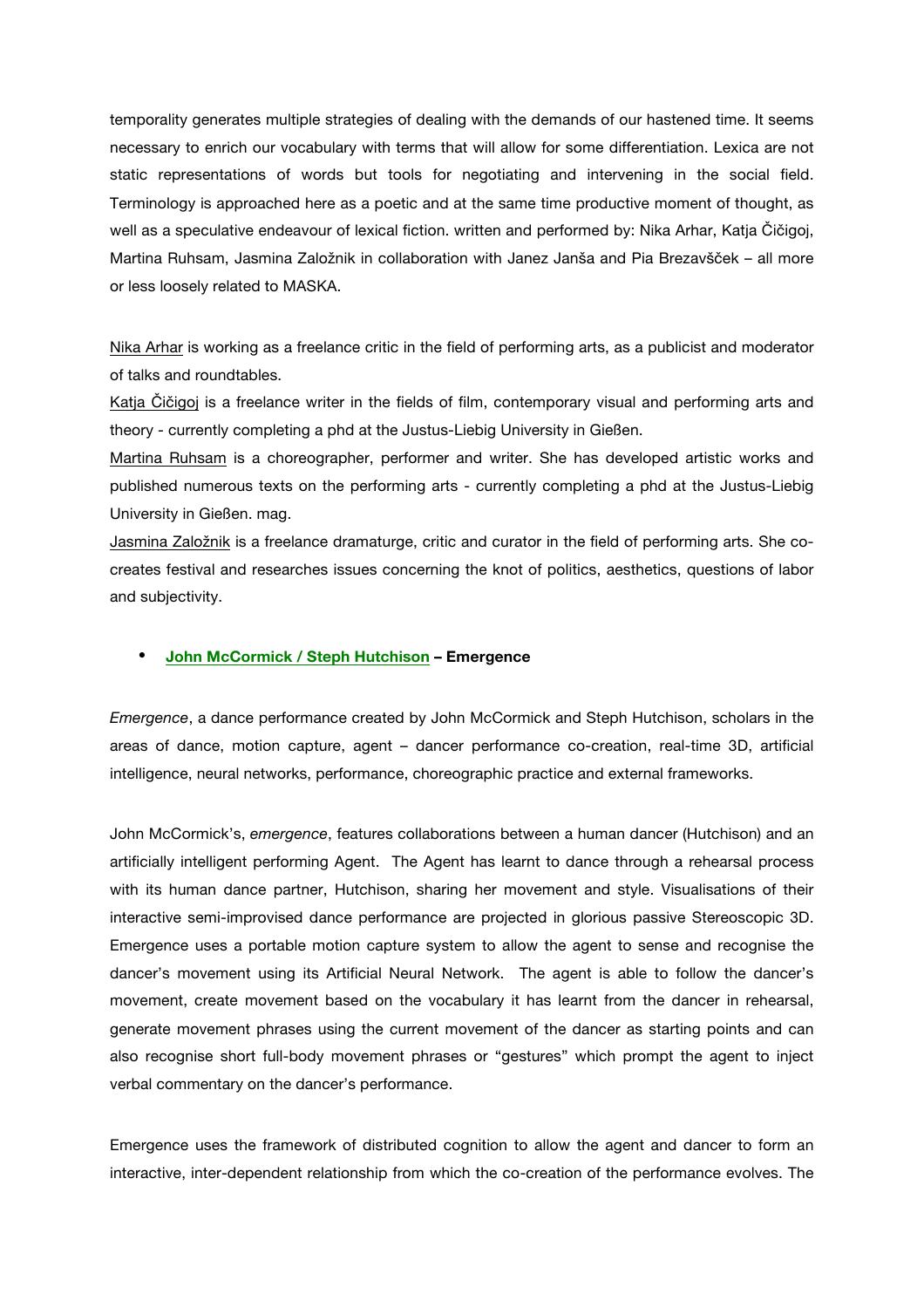agent is not explicitly programmed with set behaviours, as in traditional software programming, its capabilities come about from the unsupervised learning process and have the inter-dependent relationship with the dancer embedded in that learning. The behaviours emerge from the learning process allowing the agent and dancer to develop a complex, co-created dance performance.

Steph Hutchison's *meta*, riffs off the knowledge gained from performing with the Agent in McCormick's *emergence* to create an intriguing new dance vocabulary through the practice she has developed while working collaboratively within external frameworks. A fair trade for the movement she originally taught the agent.

*Emergence* is the result of McCormick and Hutchison's collaborations with Motion.Lab and the Centre for Intelligent Systems Research (CISR) at Deakin University, Melbourne Australia. The artists have created a performance environment in which an artificially intelligent performing agent and the dancer speak the same artistic language and collaborate in the co-creative process of performance making.

John McCormick is one of the pioneers of new media dance, motion capture and telematic performance. John has collaborated on works worldwide, including at peak festivals ZERO1SJ, SIGGRAPH, Melbourne Festival, Venice Biennale, Institute of Contemporary Art (ICA) London, Ars Electronica and Monaco Dance Forum. John was a founding member of Company In Space, Dancehouse and Squaretangle. He was awarded an Australia Council Fellowship in 2007-2008 for real-time motion capture and networked performance. John has collaborated with the Motion.lab team on many stereographic motion capture and augmented reality projects and has also worked on visualisation projects at the Centre for Intelligent Systems Research. John's current research centres on intelligent agents that can learn to dance from human dancers and use this learned behaviour to recognise movement and create appropriate movement responses. The agents can dance with a human dancer or with each other and are currently attempting to take over physical robot bodies.

Steph Hutchison is a choreographer, performer, artist-researcher and teaching-artist. Her current practice is informed by the collaborative and artistic potential of contemporary dance, improvisation, circus arts and physical theatre. From 2006 - 2011 she was an Artist in Residence at Arts Centre Melbourne. Her own work has been presented in Melbourne, Sydney and Adelaide, and received commissions to create works for Arts Centre Melbourne, fLiNG Physical Theatre, Melbourne Dance Company and Little Devils Circus. She has been the recipient of Space Grants from Dancehouse and a Young and Emerging Artists Grant from the Australia Council with which she undertook mentorships with Legs on the Wall and Jodie Farrugia, as well as aerial arts tuition with Helene Embling at NICA. She has taught for Arts Centre Melbourne, Deakin University, NICA, National Theatre Ballet School and Dancehouse. Her dance film works have been screened at the Astor,